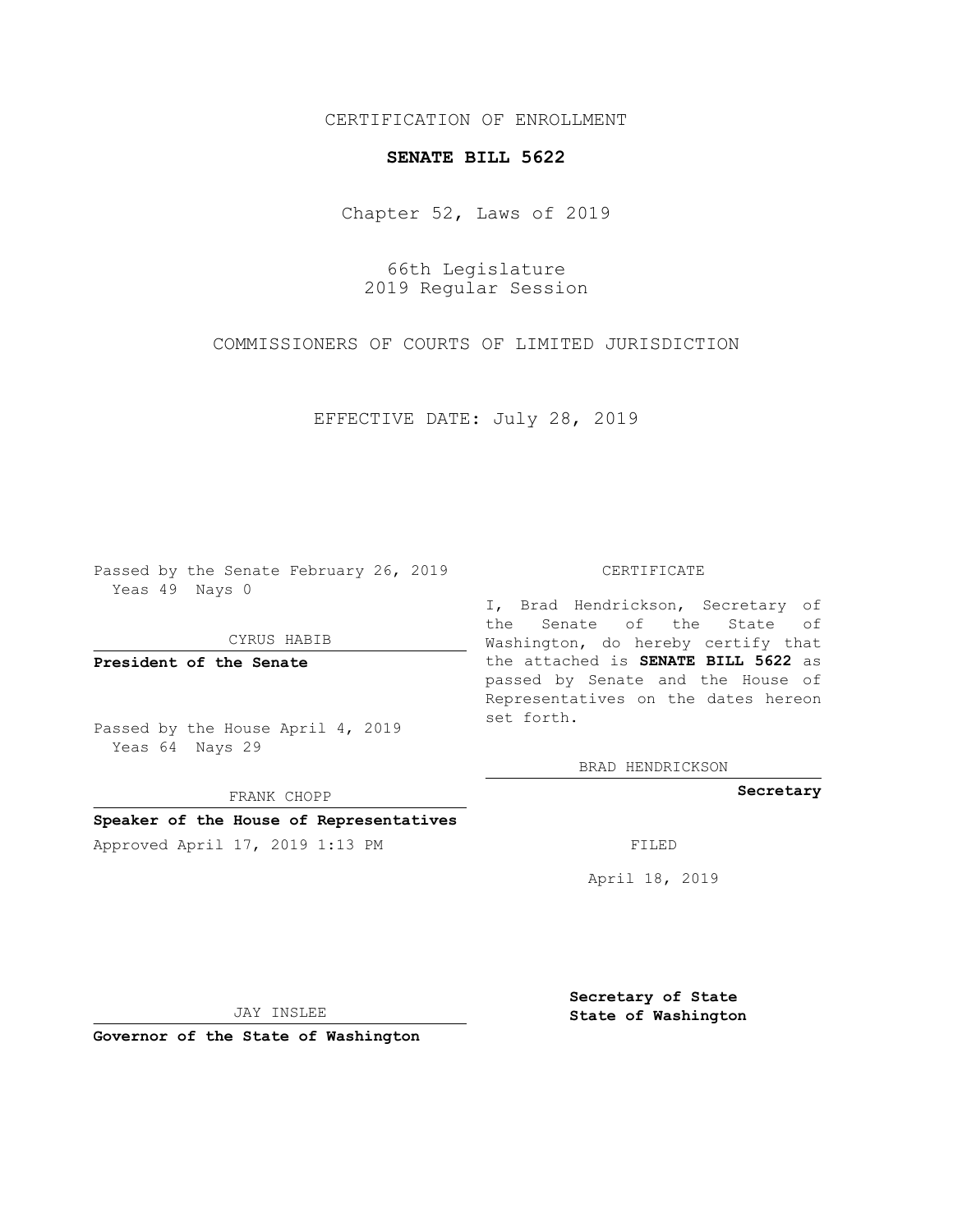Passed Legislature - 2019 Regular Session

**State of Washington 66th Legislature 2019 Regular Session**

**By** Senators Randall, Pedersen, Walsh, and Liias

1 AN ACT Relating to commissioners of courts of limited 2 jurisdiction; and amending RCW 3.50.075 and 26.04.050.

3 BE IT ENACTED BY THE LEGISLATURE OF THE STATE OF WASHINGTON:

4 **Sec. 1.** RCW 3.50.075 and 2008 c 227 s 8 are each amended to read 5 as follows:

6 (1) One or more court commissioners may be appointed by a judge 7 of the municipal court.

8 (2) Each commissioner holds office at the pleasure of the 9 appointing judge.

10 (3) Except as provided in subsection (4) of this section, a 11 commissioner ((authorized to hear or dispose of cases)) has such 12 power, authority, and jurisdiction in criminal and civil matters as 13 the appointing judges possess, and must be a lawyer who is admitted 14 to practice law in the state of Washington or a nonlawyer who has 15 passed, by January 1, 2003, the qualifying examination for lay judges 16 for courts of limited jurisdiction under RCW 3.34.060.

 (4) On or after July 1, 2010, when serving as a commissioner, the commissioner does not have authority to preside over trials in criminal matters, or jury trials in civil matters unless agreed to on 20 the record by all parties.